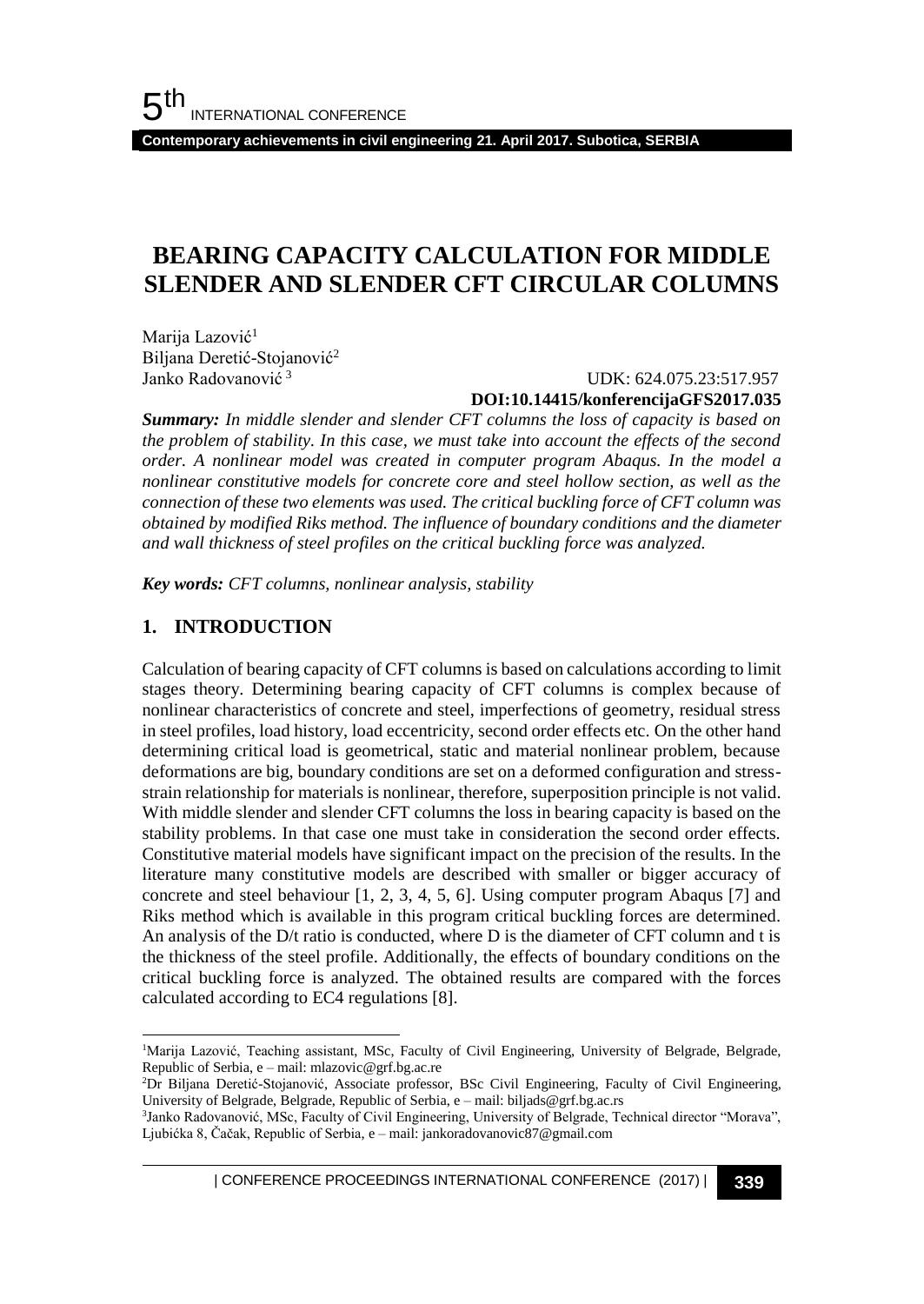# **Савремена достигнућа у грађевинарству 21. април 2017. Суботица, СРБИЈА**

# **2. NUMERICAL MODELING OF AXIAL BEARING CAPACITY OF MIDDLE SLENDER AND SLENDER CIRCULAR COLUMNS**

Bearing capacity of middle slender and slender CFT columns with length of 4.0m is determined using finite element analysis in computer program Abaqus. For modeling of concrete core and hollow steel profile C3D8R and S4R finite elements were used, respectively. Connection between this two elements was modeled with surface to surface contact elements. In order to properly model a CFT column it was necessary to use appropriate constitutive models for concrete and structural steel.

## **2.1 Constitutive model for concrete**

Constitutive model for concrete has a significant impact on the results and the precision of calculations. For the purpose of this analyses a Concrete Damaged Plasticity model was used. The angle of dilatation was adopted with a value of  $20^{\circ}$  [1], and the Poisson's coefficient with a value of 0.2. Since the slenderness is in the middle range the effects of confinement is neglected. The stress-strain relationship for concrete is described with the curve presented on the Figure 1., which was proposed by Moon J. et all [1].



*Figure 1. σ-ε diagram for non confined concrete* 

Dilatation  $\varepsilon_c'$  which corresponds to the compressive strength of nonconfined concrete  $f_c'$ was adopted with a value of 0.003. A linear behaviour of concrete is adopted until the value of  $0.5 \cdot f_c'$ . Elasticity modulus was determined according to EC2 [9] with the following expression:

$$
E_c = 22000 \cdot \left[\frac{f'_c + 8}{10}\right]^{0.3} [MPa]
$$
 (1)

Curved part of the  $\sigma$ -ε diagram which ranges between the value of proportionality border of 0.5⋅ f' until the value of  $f'_c$  is defined with the following expression [4]:

$$
\sigma = \frac{E_c \epsilon}{1 + (R + R_E - 2) \left(\frac{\epsilon}{\epsilon_c}\right) - (2 \cdot R - 1) \left(\frac{\epsilon}{\epsilon_c}\right)^2 + R \left(\frac{\epsilon}{\epsilon_c}\right)^3}
$$
(2)

where  $R<sub>E</sub>$  and R are obtained by the following expressions: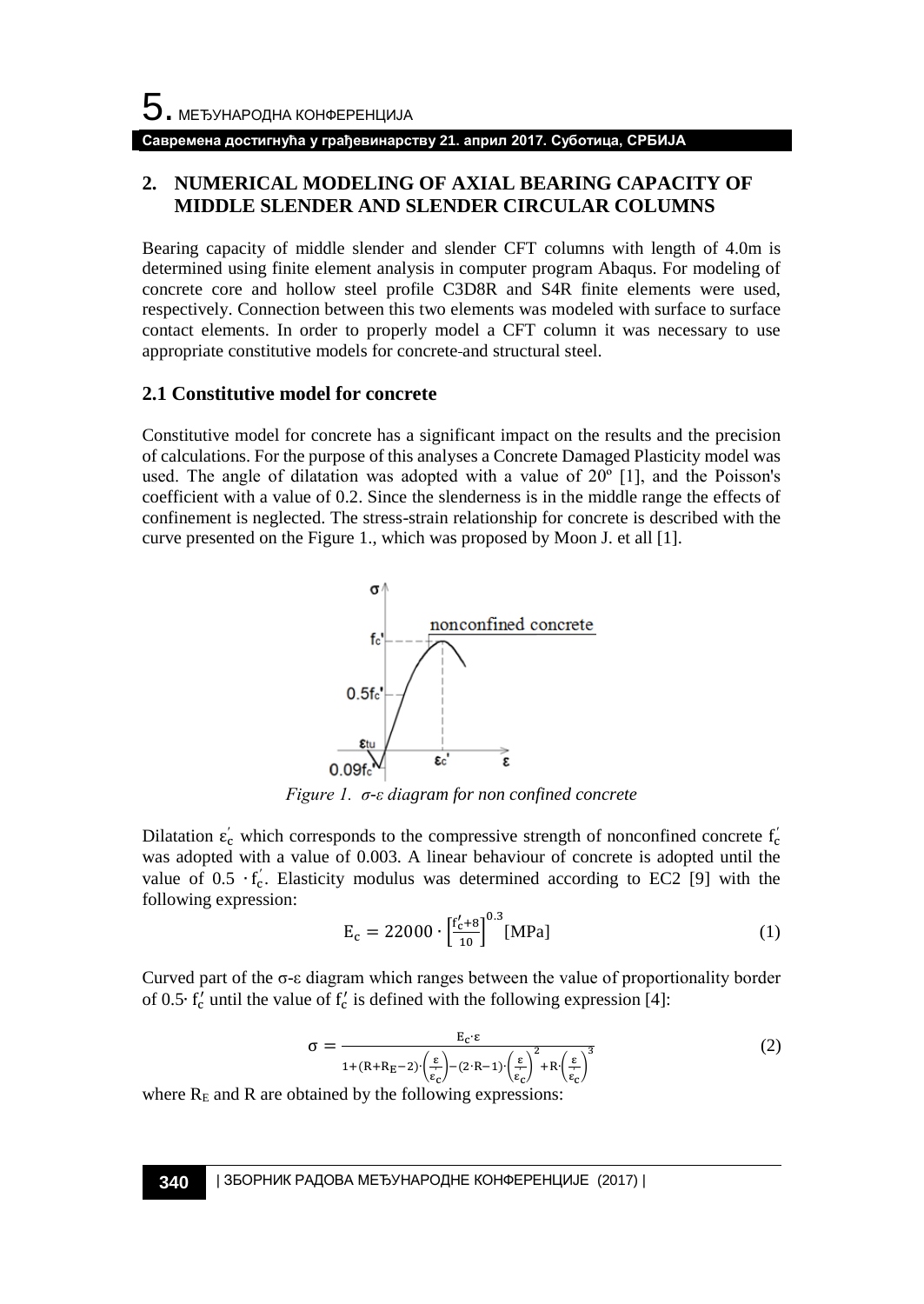#### 5 th INTERNATIONAL CONFERENCE

**Contemporary achievements in civil engineering 21. April 2017. Subotica, SERBIA**

$$
R_E = \frac{E_c \cdot \varepsilon}{f_c'} \tag{3}
$$

$$
R = \frac{R_E (R_{\sigma} - 1)}{(R_{\epsilon} - 1)^2} - \frac{1}{R_{\epsilon}}
$$
\n
$$
\tag{4}
$$

and R<sub>σ</sub> and R<sub>ε</sub> are equal to number 4 [10]. Tension strength of concrete f<sub>t</sub> is adopted as approximately 9% of concrete compressive strength  $f_c'$ . After reaching the tension strength of concrete a softening of material occurs. Corresponding strain for the tension strength was adopted with a value 0.001 [7].

## **2.2 Constitutive model for structural steel**

For the purpose of modelling structural steel a Von-Misses model with isotropic hardening was used. Figure 2. presents the mentioned constitutive model [1]. Where  $f_y$  represents the yield strength of steel and  $\varepsilon_y$  corresponding strain. The breaking limit is reached at the point labelled with  $f_u$  and  $\varepsilon_u$  is the corresponding strain. Young's modulus of elasticity was adopted with a value of 210GPa, and Poisson's coefficient with a value of 0.3.



*Figure 2. σ-ε diagram for structural steel* 

# **2.3 The connection of the hollow steel profile and the concrete core**

The connection of the hollow steel profile and the concrete steel profile was modelled by using surface to surface contact elements [7]. The adopted contact elements define the behaviour in tangential and perpendicular direction. For perpendicular direction Hard Contact elements were used with allowed dividing of contact surfaces but without penetration due to pressure. On the other hand, for the tangential direction a Coulomb friction elements were used. According to many authors the value of friction coefficient ranges between 0.2 to 0.6 [2, 11, 12]. For these models the value of 0.47 was used [13].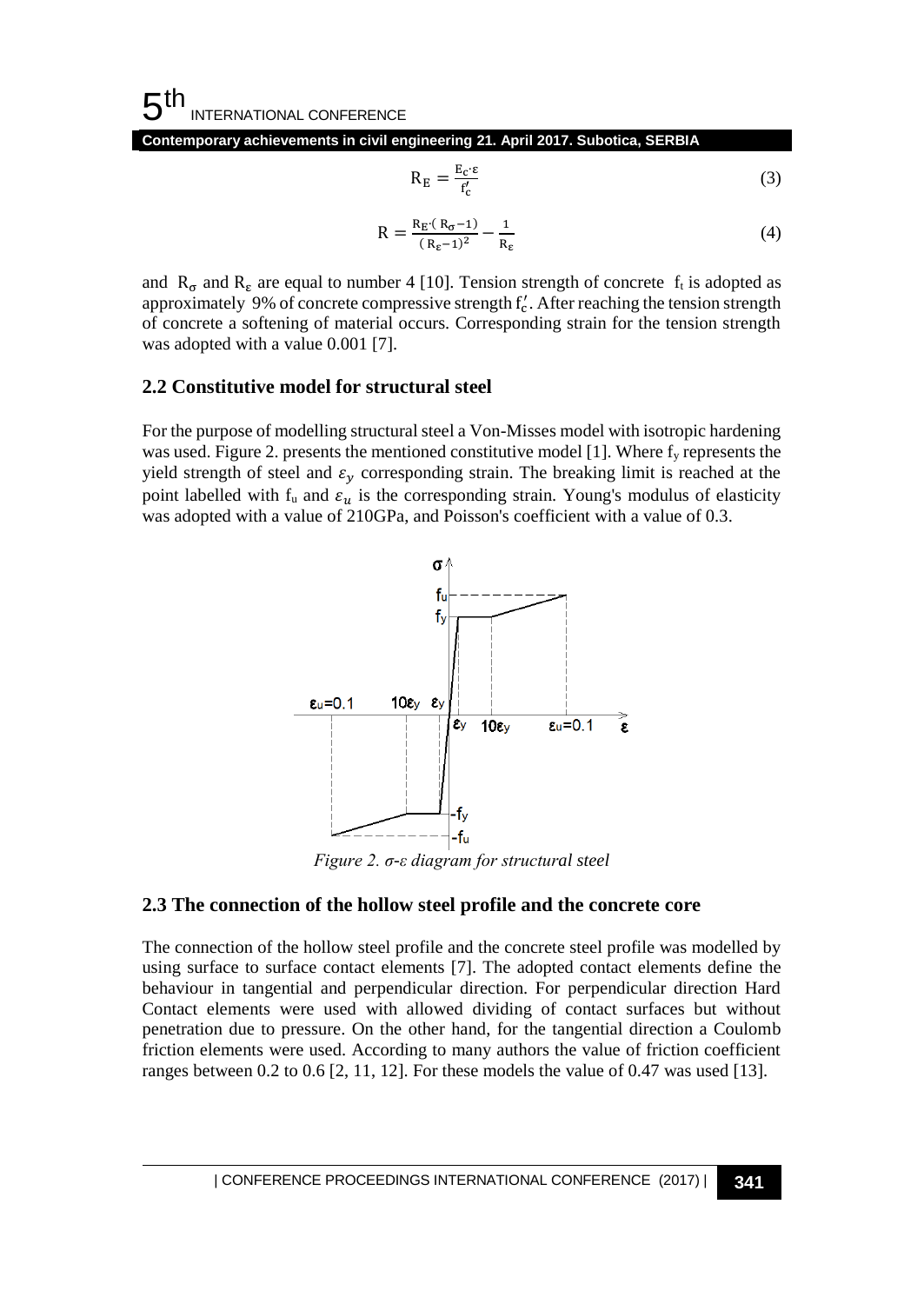#### **Савремена достигнућа у грађевинарству 21. април 2017. Суботица, СРБИЈА**

# **3. NUMERICAL SIMULATION**

Since the analyzed CFT columns are middle slender and slender it was to be expected that the loss in the bearing capacity will occur due to buckling rather than in axial cross section capacity. The boundary conditions and the D/t ratio effects on the critical force  $P_{cr}$  was analyzed. Loading forces were applied with modified Riks approach [7] which is based on Newton-Raphson method. Modified Riks approach is widely used for stability of geometrical nonlinear problems as well as material nonlinear problems. This approach is usually used with eigenvalue analyses which gives the complete picture of the stability loss and buckling of the analyzed construction.

# **3.1 The effects of boundary conditions on the critical buckling force Pcr**

The boundary conditions were analyzed with two different symmetrically conditions. First is fixed support on both ends and second hinged support on both ends. Steel class is S355 and concrete class C25/30. Ratio of D/t=101.6mm/2.7mm was entered. Figures 3,4 and 5 are presenting the results of the performed calculations in Abaqus. Values of first eigenvalue, horizontal movement and critical force are shown, respectively. The minimal eigenvalue of  $\lambda$ =1.95670⋅10<sup>5</sup> and the deformation pattern was calculated in the first model. These results were used in the second model where buckling analysis according to Riks approach and the following imperfection formula was used:

$$
\Delta x_i = \sum_{i=1}^{M} w_i \cdot \phi_i \tag{5}
$$

where:  $w_i$ -scale factor,  $\phi_i$ - i-th buckling ton.

Maximal value of horizontal displacement of 24.67mm was reached in 29th increment of buckling analysis with the corresponding buckling force of 162.70kN.



*Figure 3. Calculation results- first eigenvalue*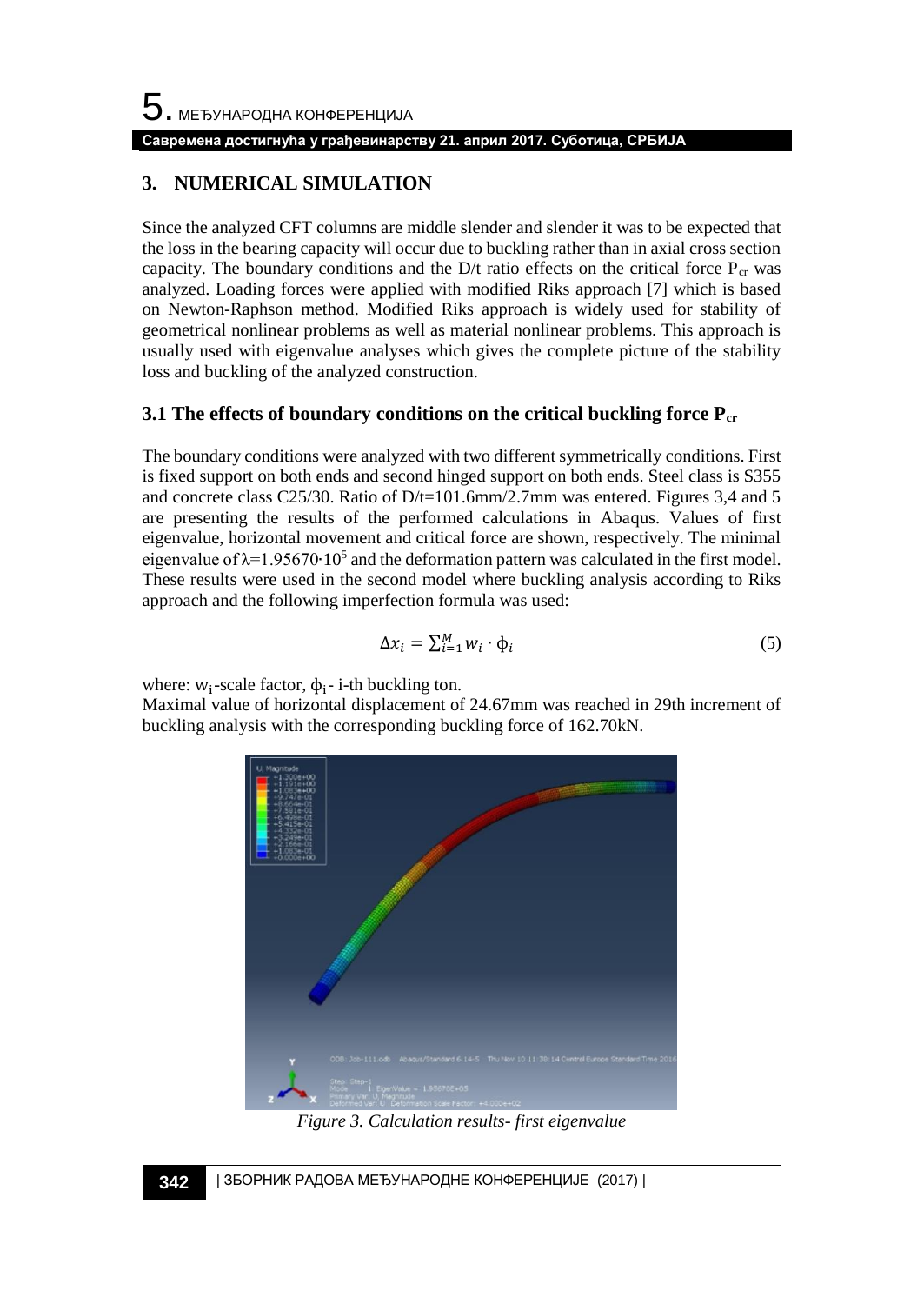**Contemporary achievements in civil engineering 21. April 2017. Subotica, SERBIA**



*Figure 4. Calculation results- horizontal displacement*



*Figure 5. Calculation results- critical buckling force*

In all models the first eigenvalue was adopted as dominant ton of buckling with smallest buckling force. Additionally, it should be mentioned that in the case of fixed supports the loss of axial capacity occurred before the loss of stability and buckling. Therefore, these results are not presented in this paper.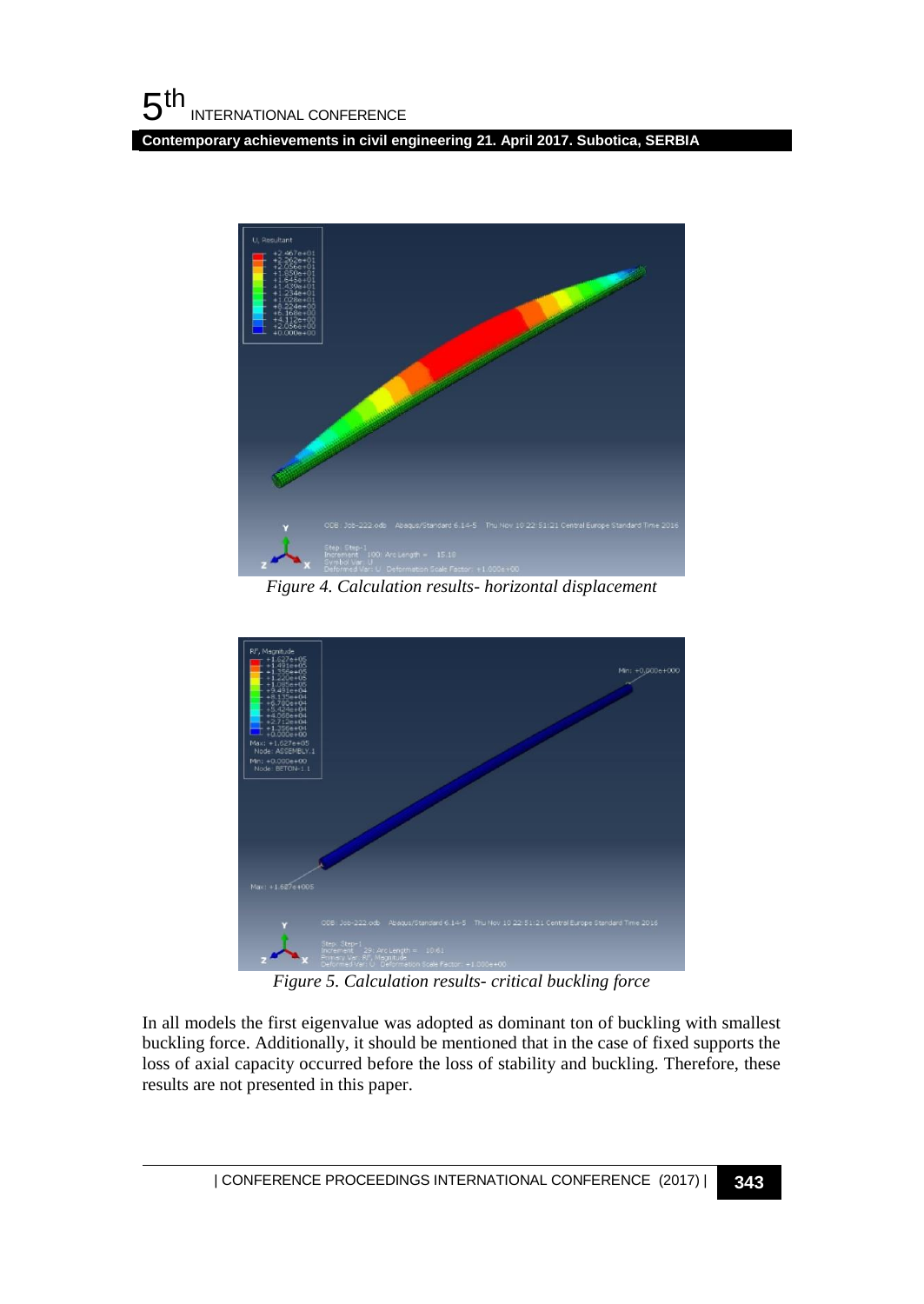# 5. МЕЂУНАРОДНА КОНФЕРЕНЦИЈА

**Савремена достигнућа у грађевинарству 21. април 2017. Суботица, СРБИЈА**

In order to compare the obtained results of calculations performed in Abaqus, critical forces were calculated according to EC4 [8]. Obtained values and their ratios are presented in the Table 1.

|                                                                                                       | 101.6/2.7                      | 101.6/                         | $\overline{114.3}/2.7$          | 114.3/<br>4.0                  |
|-------------------------------------------------------------------------------------------------------|--------------------------------|--------------------------------|---------------------------------|--------------------------------|
| $\overline{N}_{cr,ABAQUS}\Bigg/_{N_{EC4}}$<br>Fixed lower end and<br>hinged support on the<br>top end | 311.60<br>/319.18<br>$= 0.976$ | 422.29<br>/415.23<br>$= 1.017$ | 462.14<br>/ 473.94<br>$= 0.975$ | 605.96<br>/613.94<br>$= 0.987$ |
| $N_{cr, ABAQUS}$ $N_{EC4}$<br>Hinged support on both<br>ends                                          | 162.70<br>/156.40<br>$= 1.040$ | 212.21<br>/203.46<br>$= 1.043$ | 230.14<br>/232.23<br>$= 0.991$  | 307.15<br>/300.83<br>$= 1.021$ |

*Table 1. Comparison of the results obtained in Abaqus and according to EC4*

# **3.2 The effects of D/t ration on the critical buckling force Pcr**

In the further analyses the ratio D/t: 101.6mm/2.7mm, 101.6mm/4.0mm, 114.3mm/2.7mm, 114.3mm/4.0mm was analyzed. Concrete class was again C25/30, and steel class S355. The CFT column is fixed on the lower end and has a hinged support on the top .

With increase of D/t ratio from 101.6/2.7mm to 114.3mm/4.0mm critical buckling force is increased 1.928 times. Figure 6. presents the dependence of critical buckling force with increase of D/t ratio.



*Figure 6. Effects of D/t ratio on critical buckling force*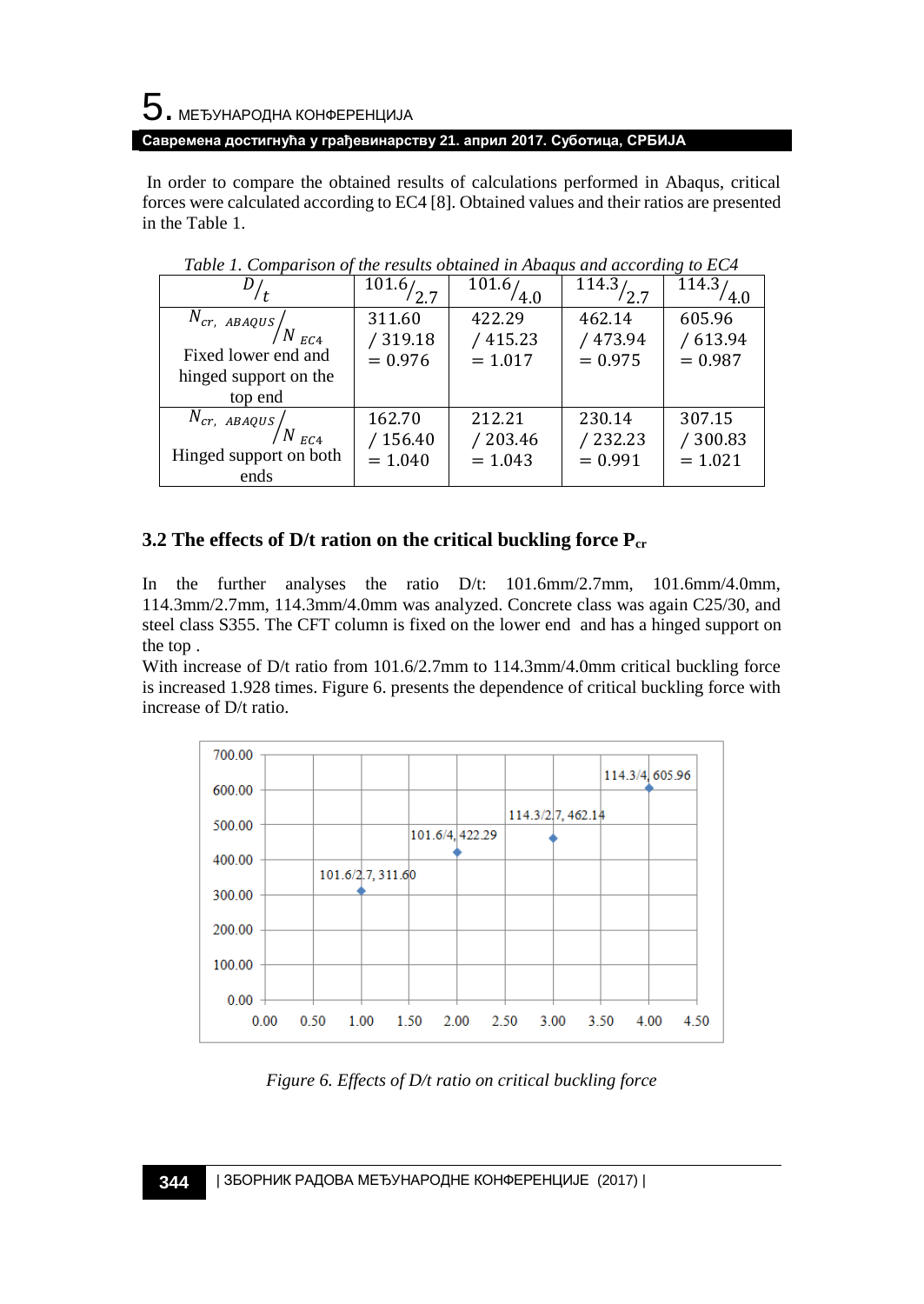#### **Contemporary achievements in civil engineering 21. April 2017. Subotica, SERBIA**

# **4. CONCLUSION**

Successful modeling of bearing capacity of middle slender and slender CFT columns can be achieved by using Riks approach which is implemented in computer program Abaqus. The precision of the results is very dependent on the constitutive models which are used for modeling concrete core, steel profile and their connection. Additionally, the effects of boundary conditions and D/t ratio on the critical buckling force was analyzed. Obtained results were compared with the results obtained according to EC4. It can be observed that here is a good agreement.

# **REFERENCES**

- [1] Moon J., Roeder C.W., Lehman D. E., Lee H. E.: Analytical Modeling of Bending of Circular Concrete-Filled Steel Tube*s*, *Engineering Structures* **2012**, vol.42 pp. 349-361.
- [2] Ellobody E., Youngb B., Lam D.: Behaviour of normal and high strength concretefilled compact steel tube circular stub columns, *Journal of Constructional Steel Research* **2006**,vol.61 pp. 706–715.
- [3] Liang Q.Q.: High strength circular concrete-filled steel tubular slender beam– columns,Part I: Numerical analysis, *Journal of Constructional Steel Research*, **2011**, vol. 67 pp. 164–171.
- [4] Saenz L.P.: Discussion of Equation for the stress–strain curve of concrete by P. Desayi, and S. Krishnan, *Journal of the American Concrete Institute,* **1964**, vol. 61 pp. 1229–1235.
- [5] Lee S.H., Uy B., Kim S.H., Choi Y.H., Choi S.M.*:* Behavior of high-strength circular concrete-filled steel tubular (CFST) column under eccentric loading, *Journal of Constructional Steel Research*, **2011**, vol. 67 pp. 1-13.
- [6] Tang J., Hino S., Kuroda I., Ohta T.: Modeling of stress strain relationships for steel and concrete in concrete filled circular steel tubular columns, *Steel Construction Engineering, JSSC,* **1996**, vol. 3, pp. 35-46.
- [7] *ABAQUS standard user's manual* version 6.12, **2012**.
- [8] Evrokod 4: EN 1994-1-1:2004 *Proračun spregnutih konstrukcija od čelika i betona,* Beograd, februar **2006**.
- [9] Evrokod 2: EN 1992-1-1:2004 *Proračun betonskih konstrukcija*, deo 1-1: opšta pravila i pravila za zgrade, Beograd, februar **2006**.
- [10]Richart F.E., Brandtzaeg A., Brown R.L.: *A study of the failure of concrete under combined compressive stresses*, Bull. 185, University of Illionis, Champaign, Engineering experimental station, **1928**.
- [11]Hu H.T., Asce M., Huang C.S., Wu M.H., Wu Y.M.: Nonlinear Analysis of Axially Loaded Concrete-Filled Tube Columns With Confinement Effect, *Journal of structural engineering*, **2003**, pp. 1322-1329.
- [12]Liang Q.Q., Fragomeni S.: Nonlinear analysis of circular concrete-filled steel tubular short columns under axial loading, *Journal of Constructional Steel Research,* **2009**, vol. 65 pp. 2186-2196.
- [13]Virdi K. S., Dowling P. J.: Bond Strength In Concrete Filled Steel Tubes, *IABSE Periodical*,**1980**, pp. 125-139.